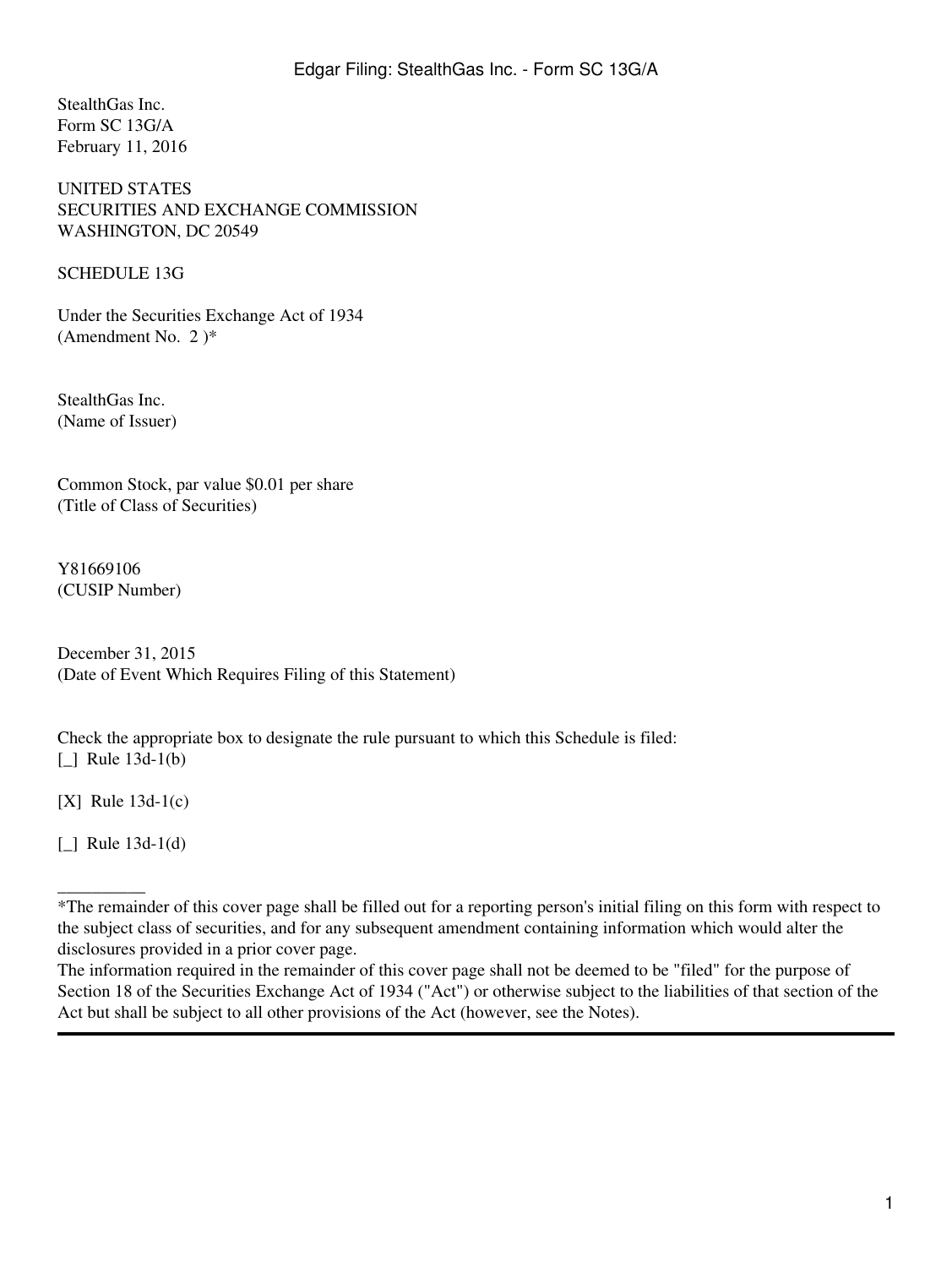CUSIP<br>No. <sup>Y81669106</sup> 1. REPORTING NAME OF PERSONS I.R.S. IDENTIFICATION NOS. OF ABOVE PERSONS (ENTITIES ONLY) Redwood Capital Management, LLC 2. CHECK THE APPROPRIATE BOX IF A MEMBER OF A GROUP (SEE INSTRUCTIONS) (a) [\_] (b) [X]  $3.$  SEC USE **ONLY** 4. **CITIZENSHIP** OR PLACE OF ORGANIZATION Delaware NUMBER OF SHARES BENEFICIALLY OWNED BY EACH REPORTING PERSON WITH 5. VOTING SOLE POWER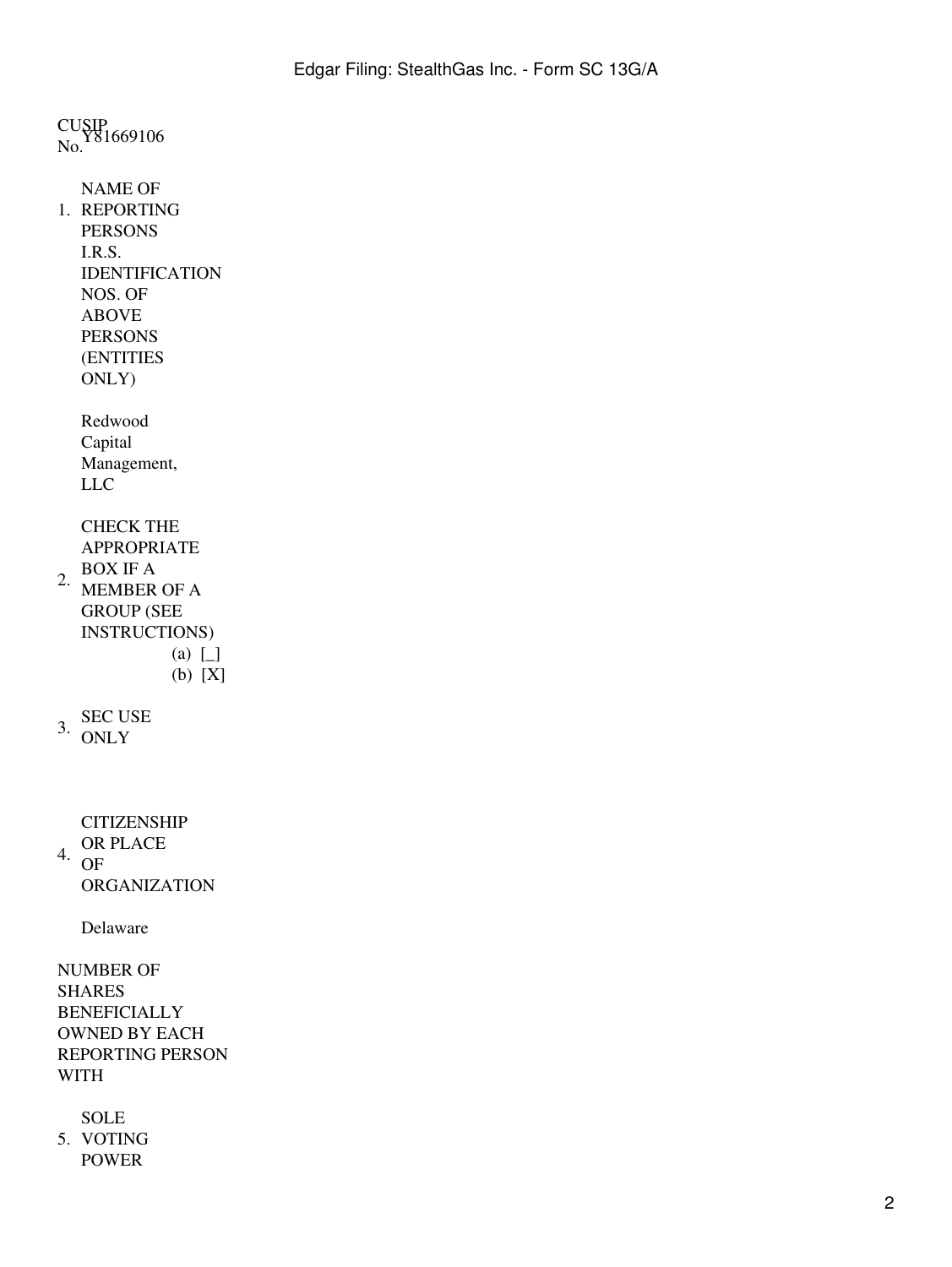0

```
6.
VOTING
 SHARED
 POWER
```
2,415,287

SOLE

7. DISPOSITIVE POWER

0

```
8.
DISPOSITIVE
  SHARED
 POWER
```
2,415,287

AGGREGATE AMOUNT

9. BENEFICIALLY OWNED BY EACH REPORTING PERSON

2,415,287

```
10.
IN ROW (9)
 CHECK
  BOX IF
 THE
  AGGREGATE
  AMOUNT
 EXCLUDES
 CERTAIN
  SHARES
  (SEE
  INSTRUCTIONS)
           [_]
```
 $11.$ BY PERCENT OF CLASS REPRESENTED AMOUNT IN ROW  $(9)$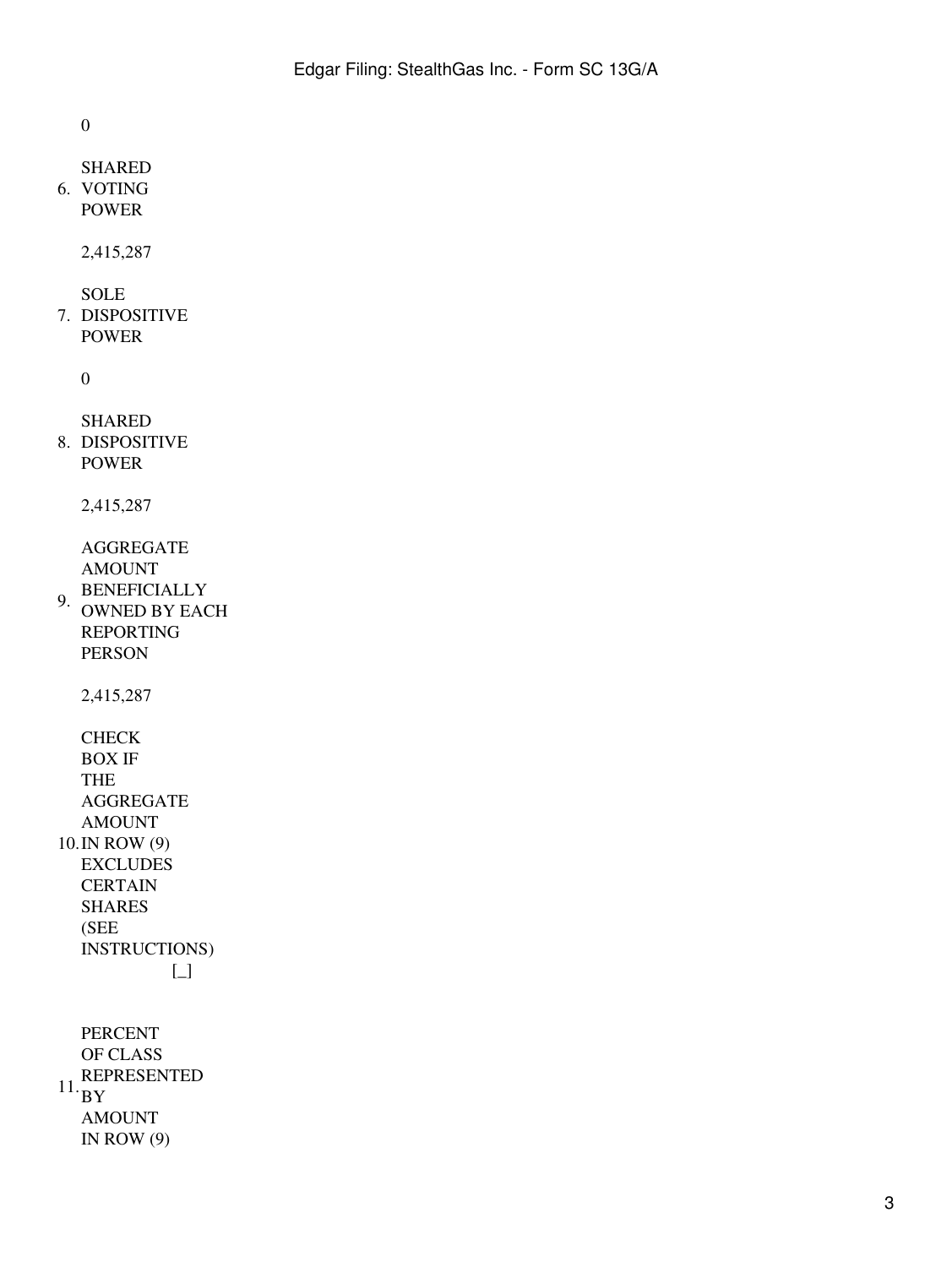5.63%

 $12.\overline{\text{CPE}}$ TYPE OF REPORTING (SEE INSTRUCTIONS) OO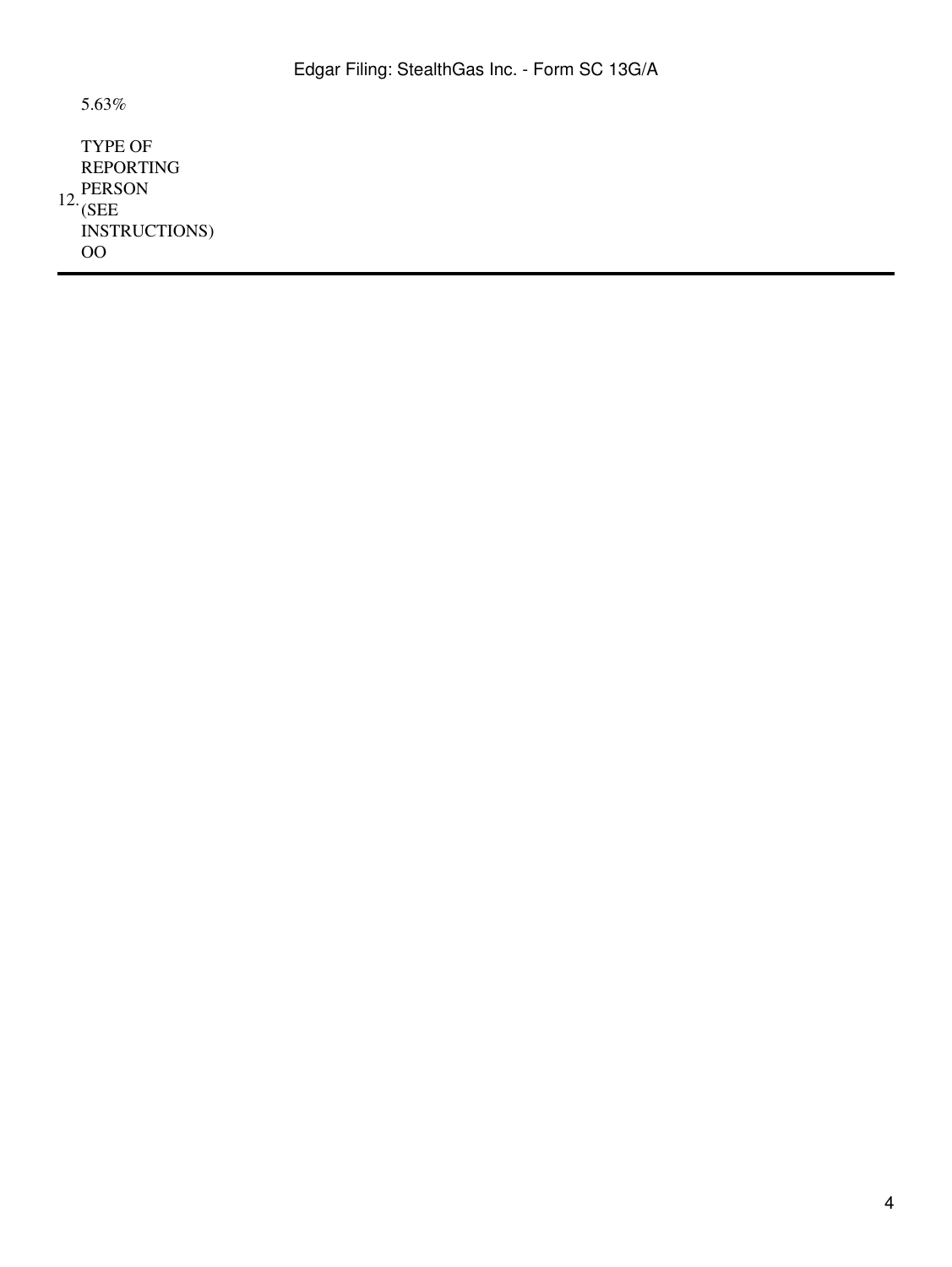CUSIP<br>No. <sup>Y81669106</sup> 1. REPORTING NAME OF PERSONS I.R.S. IDENTIFICATION NOS. OF ABOVE PERSONS (ENTITIES ONLY) Redwood Master Fund, Ltd. 2. CHECK THE APPROPRIATE BOX IF A MEMBER OF A GROUP (SEE INSTRUCTIONS) (a) [\_] (b) [X]  $3.$  SEC USE **ONLY** 4. **CITIZENSHIP** OR PLACE OF ORGANIZATION Cayman Islands NUMBER OF SHARES BENEFICIALLY OWNED BY EACH REPORTING PERSON WITH 5. VOTING SOLE POWER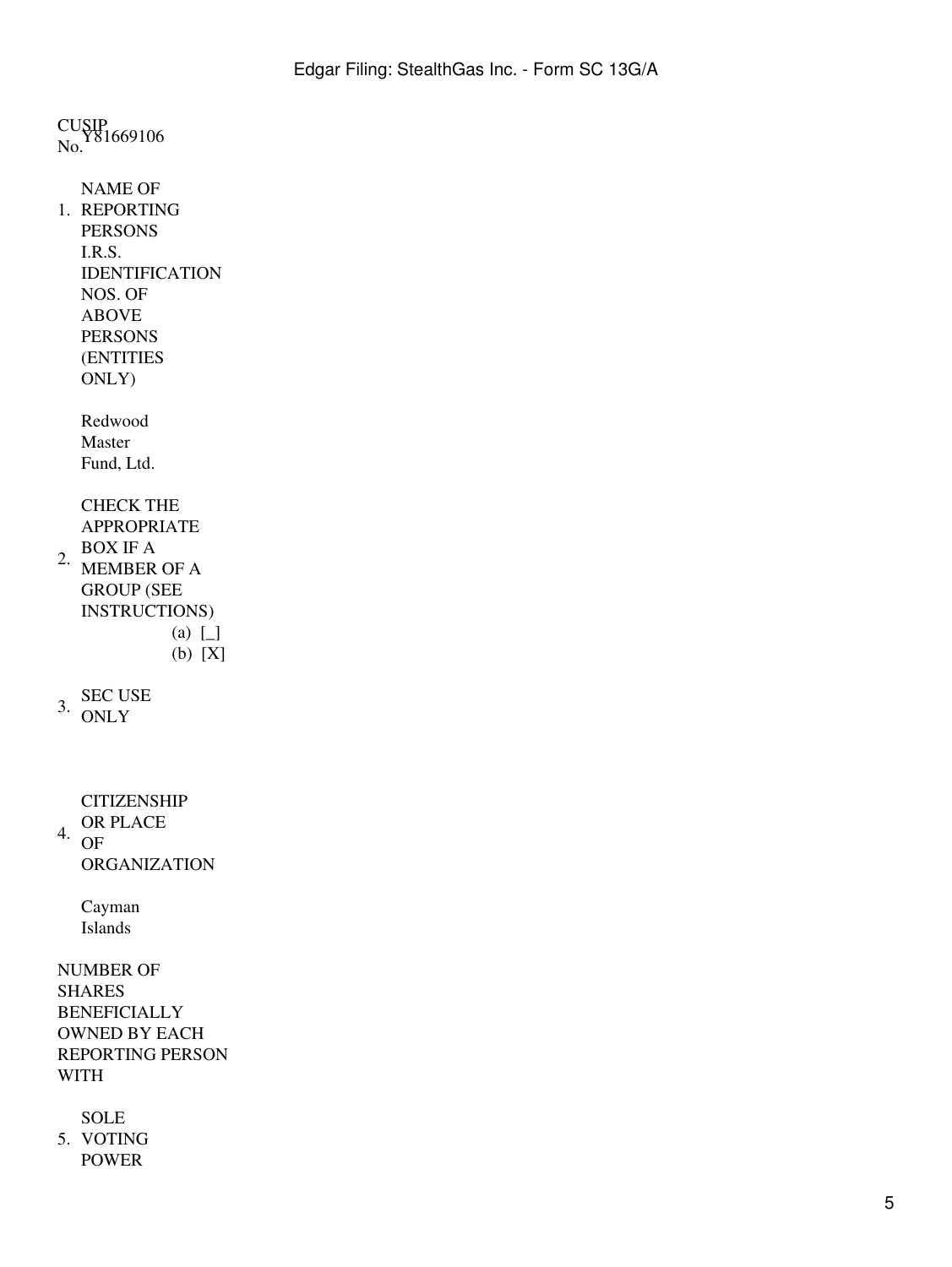0

```
6.
VOTING
 SHARED
 POWER
```
2,415,287

SOLE

7. DISPOSITIVE POWER

0

```
8.
DISPOSITIVE
  SHARED
 POWER
```
2,415,287

AGGREGATE AMOUNT

9. BENEFICIALLY OWNED BY EACH REPORTING PERSON

2,415,287

```
10.
IN ROW (9)
 CHECK
  BOX IF
 THE
  AGGREGATE
  AMOUNT
 EXCLUDES
 CERTAIN
  SHARES
  (SEE
  INSTRUCTIONS)
           [_]
```
 $11.$ BY PERCENT OF CLASS REPRESENTED AMOUNT IN ROW  $(9)$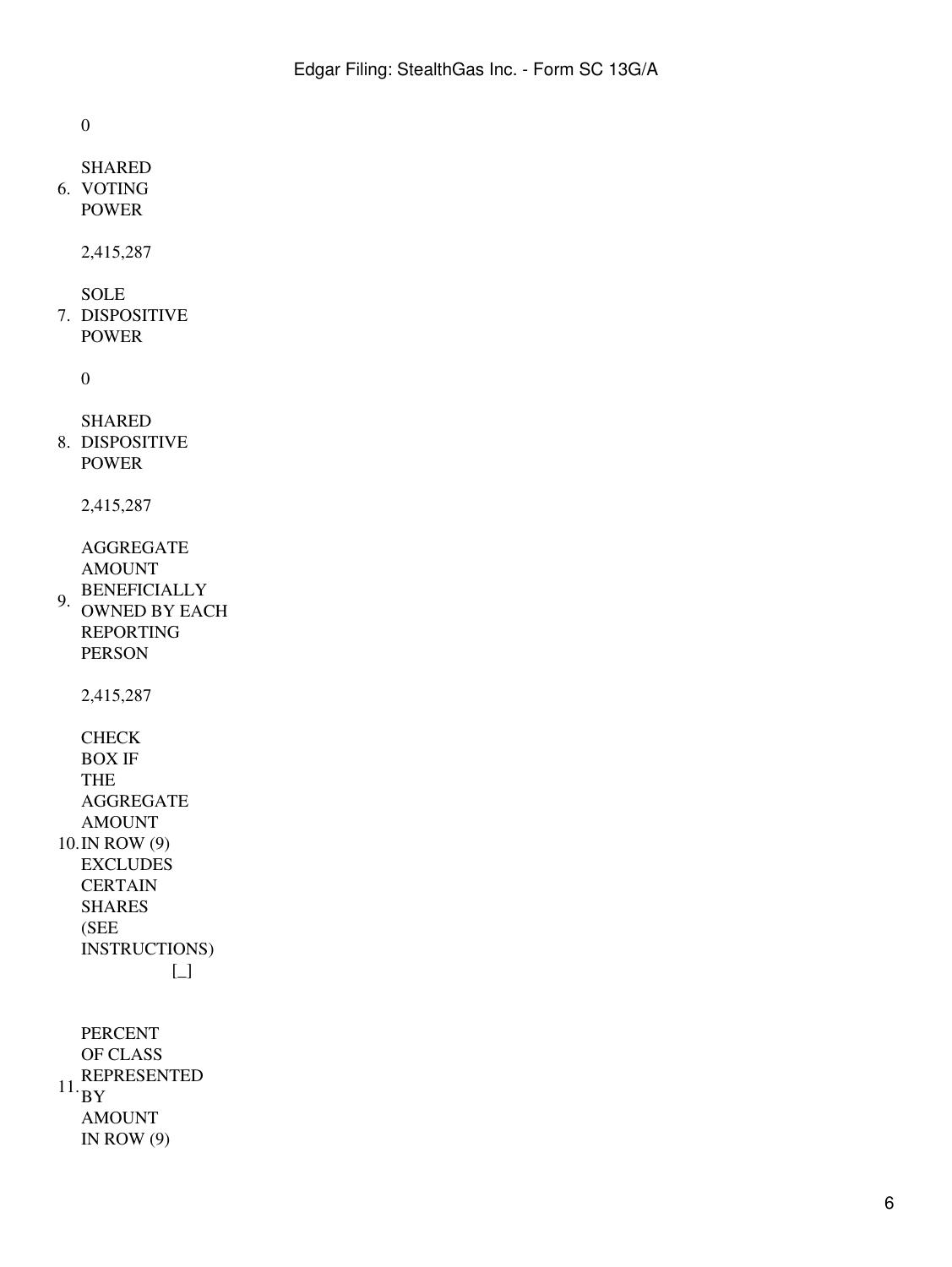5.63%

 $12.\overline{\text{CPE}}$ TYPE OF REPORTING (SEE INSTRUCTIONS) CO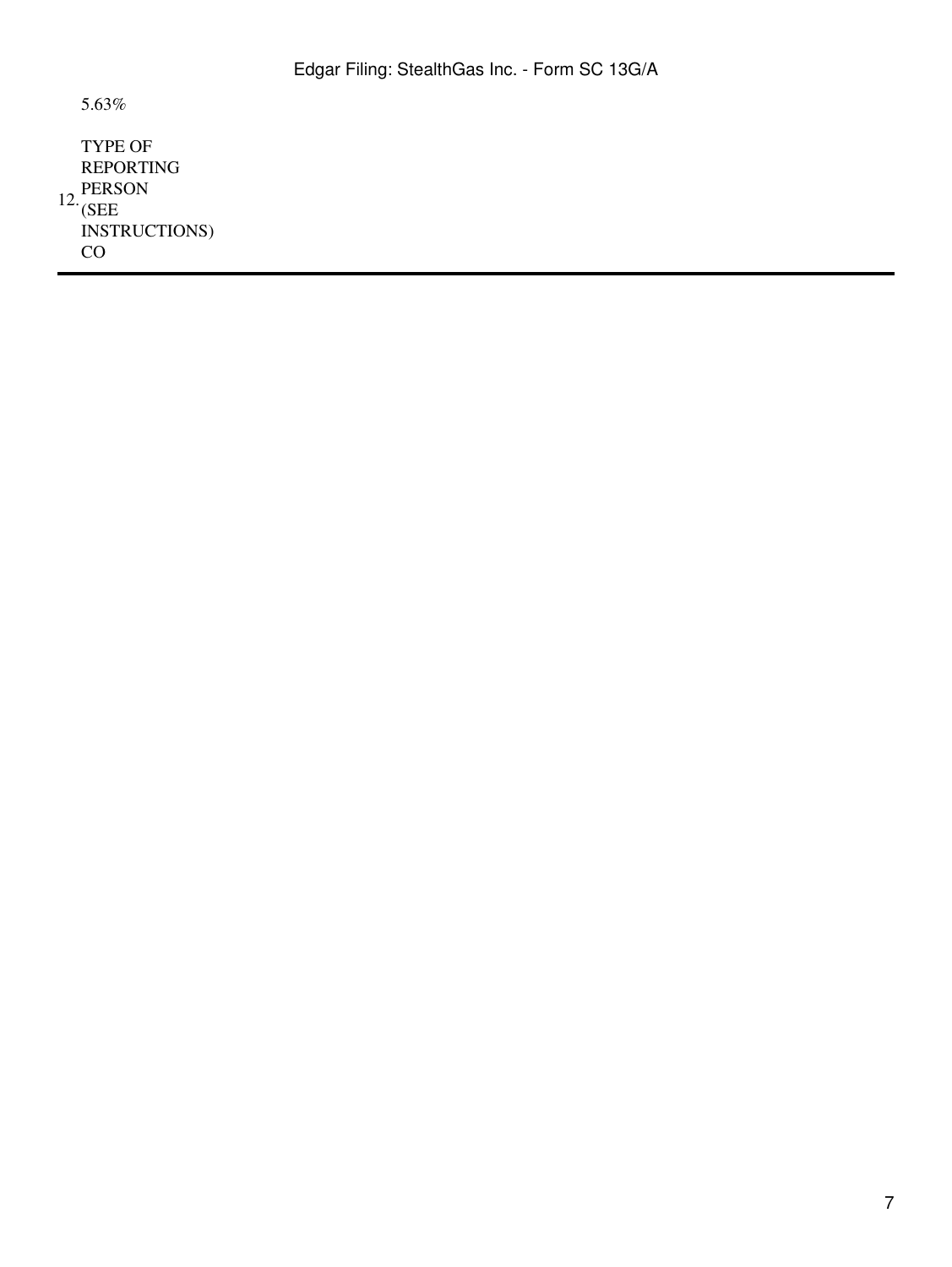CUSIP<br>No. <sup>Y81669106</sup> 1. REPORTING NAME OF PERSONS I.R.S. IDENTIFICATION NOS. OF ABOVE PERSONS (ENTITIES ONLY) Jonathan Kolatch 2. CHECK THE APPROPRIATE BOX IF A MEMBER OF A GROUP (SEE INSTRUCTIONS)  $(a)$   $\Box$ (b) [X]  $3.$  SEC USE **ONLY** 4. **CITIZENSHIP** OR PLACE OF ORGANIZATION United States of America NUMBER OF SHARES BENEFICIALLY OWNED BY EACH REPORTING PERSON WITH SOLE

5. VOTING

POWER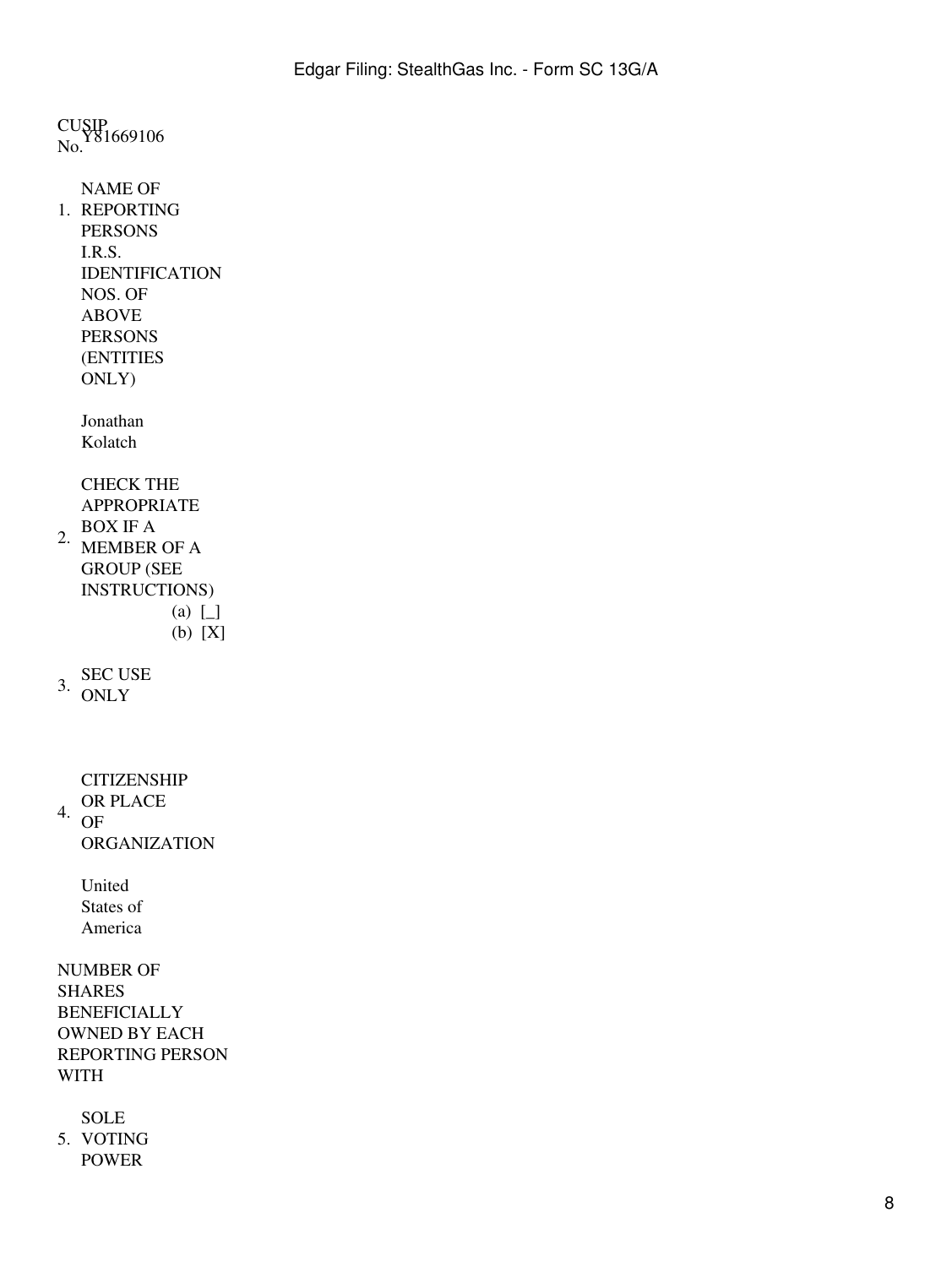0

```
6.
VOTING
 SHARED
 POWER
```
2,415,287

SOLE

7. DISPOSITIVE POWER

0

```
8.
DISPOSITIVE
  SHARED
 POWER
```
2,415,287

AGGREGATE AMOUNT

9. BENEFICIALLY OWNED BY EACH REPORTING PERSON

2,415,287

```
10.
IN ROW (9)
 CHECK
  BOX IF
 THE
  AGGREGATE
  AMOUNT
 EXCLUDES
 CERTAIN
  SHARES
  (SEE
  INSTRUCTIONS)
           [_]
```
 $11.$ BY PERCENT OF CLASS REPRESENTED AMOUNT IN ROW  $(9)$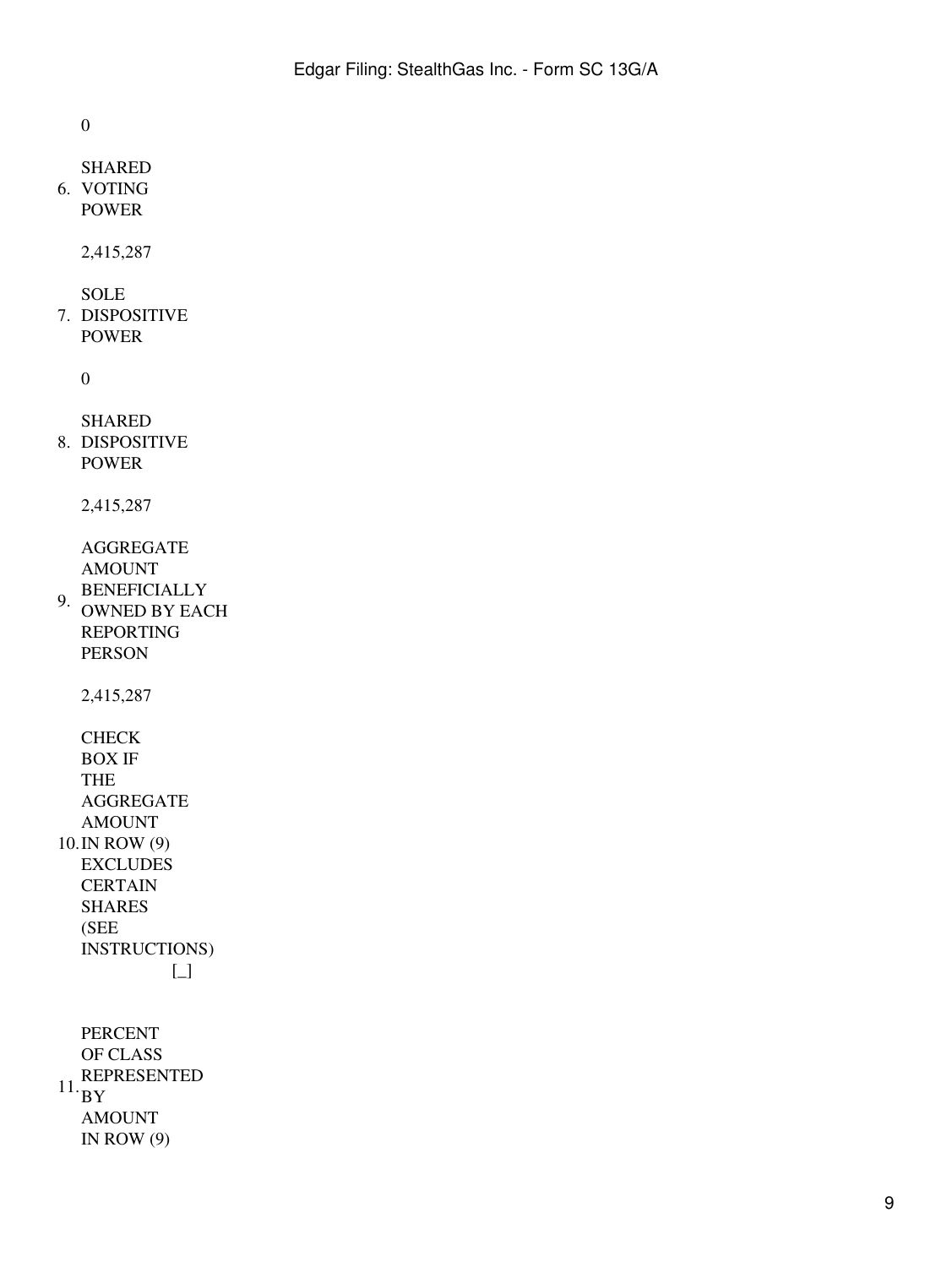5.63%

 $12.\overline{\text{CPE}}$ TYPE OF REPORTING (SEE INSTRUCTIONS) IN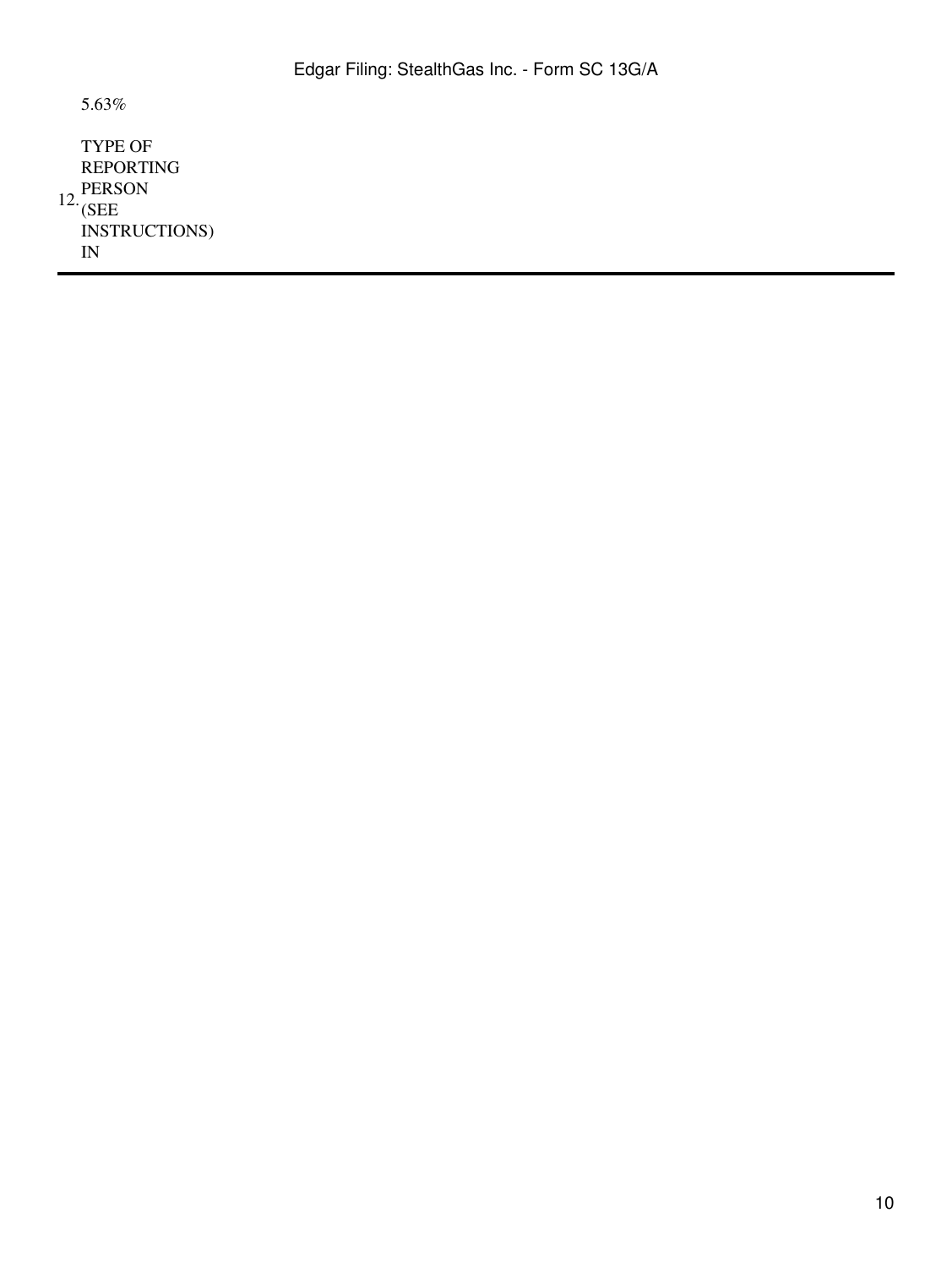## CUSIP No. Y81669106

Item 1. (a).Name of Issuer:

StealthGas Inc.

(b).Address of issuer's principal executive offices:

331 Kifissias Avenue Erithrea 14561 Athens, Greece

Item 2. (a).Name of person filing:

Redwood Capital Management, LLC Redwood Master Fund, Ltd. Jonathan Kolatch

(b).Address or principal business office or, if none, residence:

Redwood Capital Management, LLC 910 Sylvan Avenue Englewood Cliffs, NJ 07632

Redwood Master Fund, Ltd. c/o Elian Fiduciary Services (Cayman) Limited 89 Nexus Way Camana Bay Grand Cayman KY1-9007 Cayman Islands

Jonathan Kolatch c/o Redwood Capital Management, LLC 910 Sylvan Avenue Englewood Cliffs, NJ 07632

# (c).Citizenship:

Redwood Capital Management, LLC – Delaware Redwood Master Fund, Ltd. – Cayman Islands Jonathan Kolatch – United States of America

(d).Title of class of securities:

Common Stock, par value \$0.01 per share

### (e).CUSIP No.: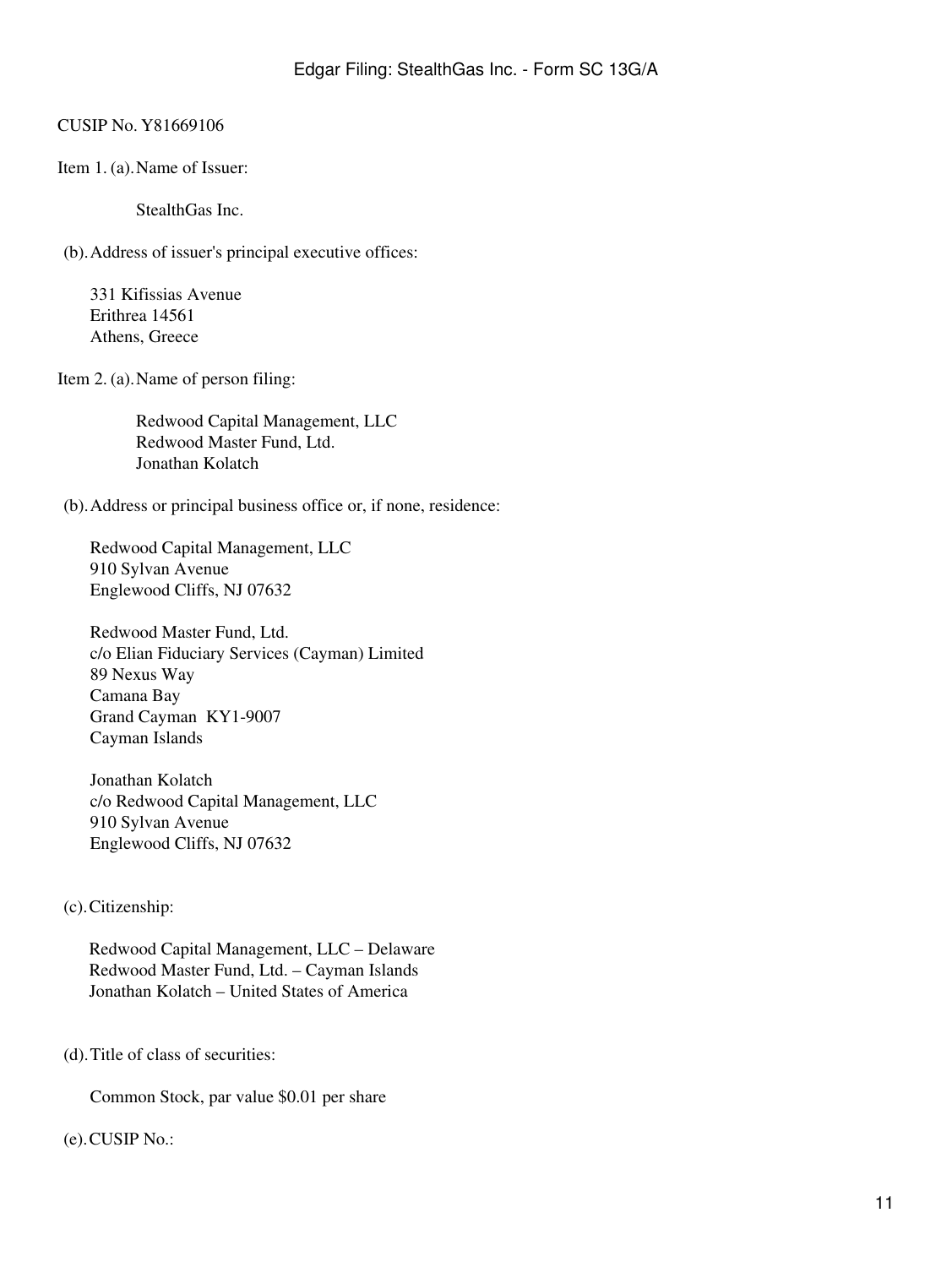### Y81669106

Item 3. If This Statement is filed pursuant to §§.240.13d-1(b) or 240.13d-2(b), or (c), check whether the person filing is a

(a)[\_]Broker or dealer registered under section 15 of the Act (15 U.S.C. 78o).

(b) $\Box$ Bank as defined in section 3(a)(6) of the Act (15 U.S.C. 78c).

(c)[\_]Insurance company as defined in section  $3(a)(19)$  of the Act (15 U.S.C. 78c).

(d)[\_]Investment company registered under section 8 of the Investment Company Act of 1940 (15 U.S.C. 80a-8).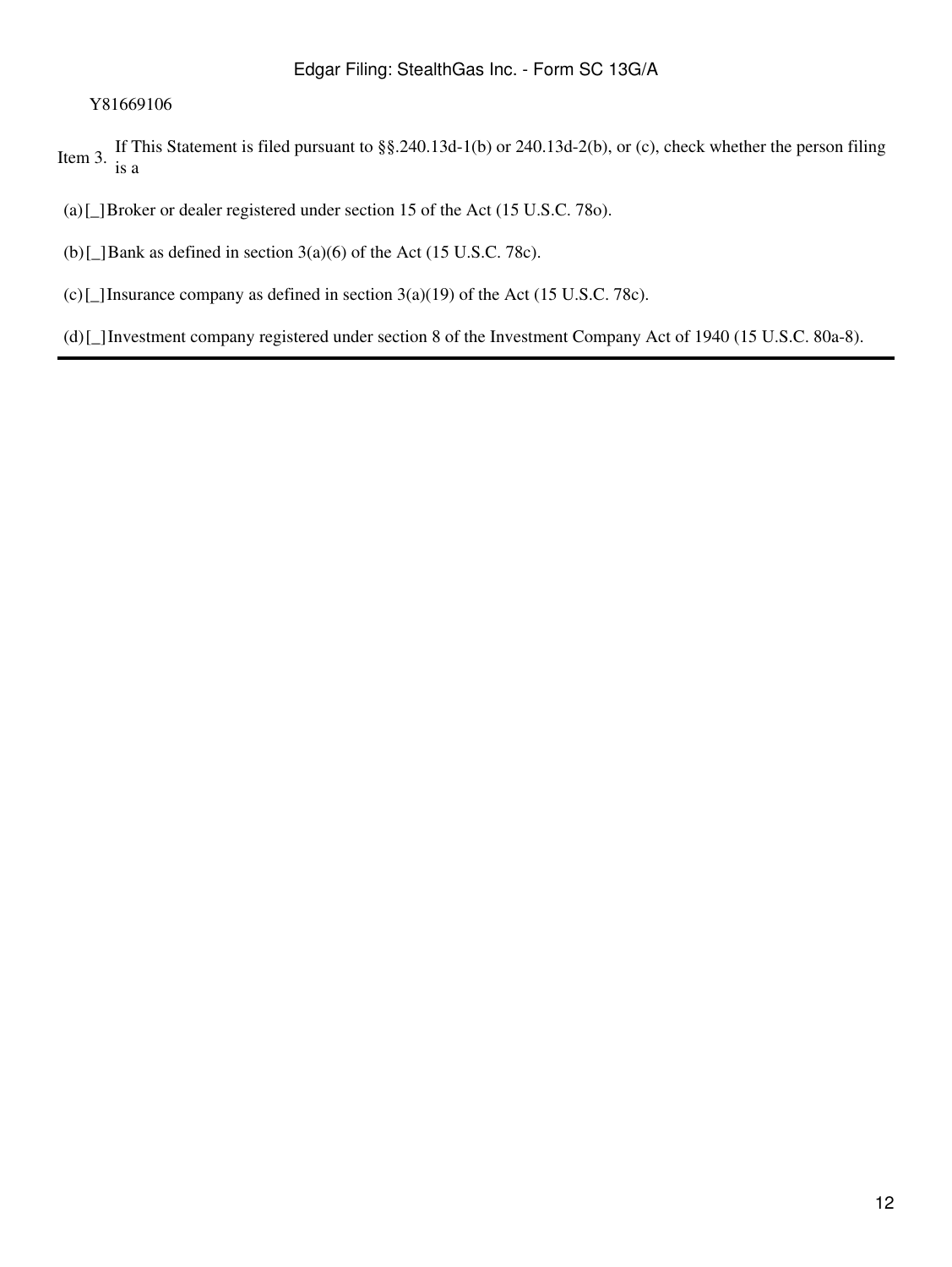(e)[ $\Box$ ]An investment adviser in accordance with § 240.13d-1(b)(1)(ii)(E);

- (f)[ $\Delta$ n employee benefit plan or endowment fund in accordance with § 240.13d-1(b)(1)(ii)(F);
- $(g)[\Box]$ A parent holding company or control person in accordance with §240.13d-1(b)(1)(ii)(G);
- (h)[ $\Delta$  savings association as defined in Section 3(b) of the Federal Deposit Insurance Act (12 U.S.C.1813);
- (i)  $\Box$ <sup>A</sup> church plan that is excluded from the definition of an investment company under section 3(c)(14) of the Investment Company Act of 1940 (15 U.S.C. 80a-3);
- (i)[ $\Delta$  non-U.S. institution in accordance with §240.13d-1(b)(1)(ii)(J);
- (k)[ $\Box$  Group, in accordance with §240.13d-1(b)(1)(ii)(K). If filing as a non-U.S. institution in accordance with §240.13d-1(b)(1)(ii)(J), please specify the type of institution:

Item 4. Ownership.

Provide the following information regarding the aggregate number and percentage of the class of securities of the issuer identified in Item 1.

(a)Amount beneficially owned:

Redwood Capital Management, LLC – 2,415,287 Redwood Master Fund, Ltd. – 2,415,287 Jonathan Kolatch – 2,415,287

(b)Percent of class:

Redwood Capital Management, LLC – 5.63% Redwood Master Fund, Ltd – 5.63% Jonathan Kolatch –  $5.63\%$ 

(c)Number of shares as to which the person has:

- (i) Sole power to vote or to direct the vote Redwood Capital Management, LLC – 0 Redwood Master Fund, Ltd – 0 Jonathan Kolatch – 0
- (ii) Shared power to vote or to direct the vote

Redwood Capital Management, LLC – 2,415,287 Redwood Master Fund, Ltd – 2,415,287 Jonathan Kolatch – 2,415,287

(iii)Sole power to dispose or to direct the disposition of ,

Redwood Capital Management, LLC – 0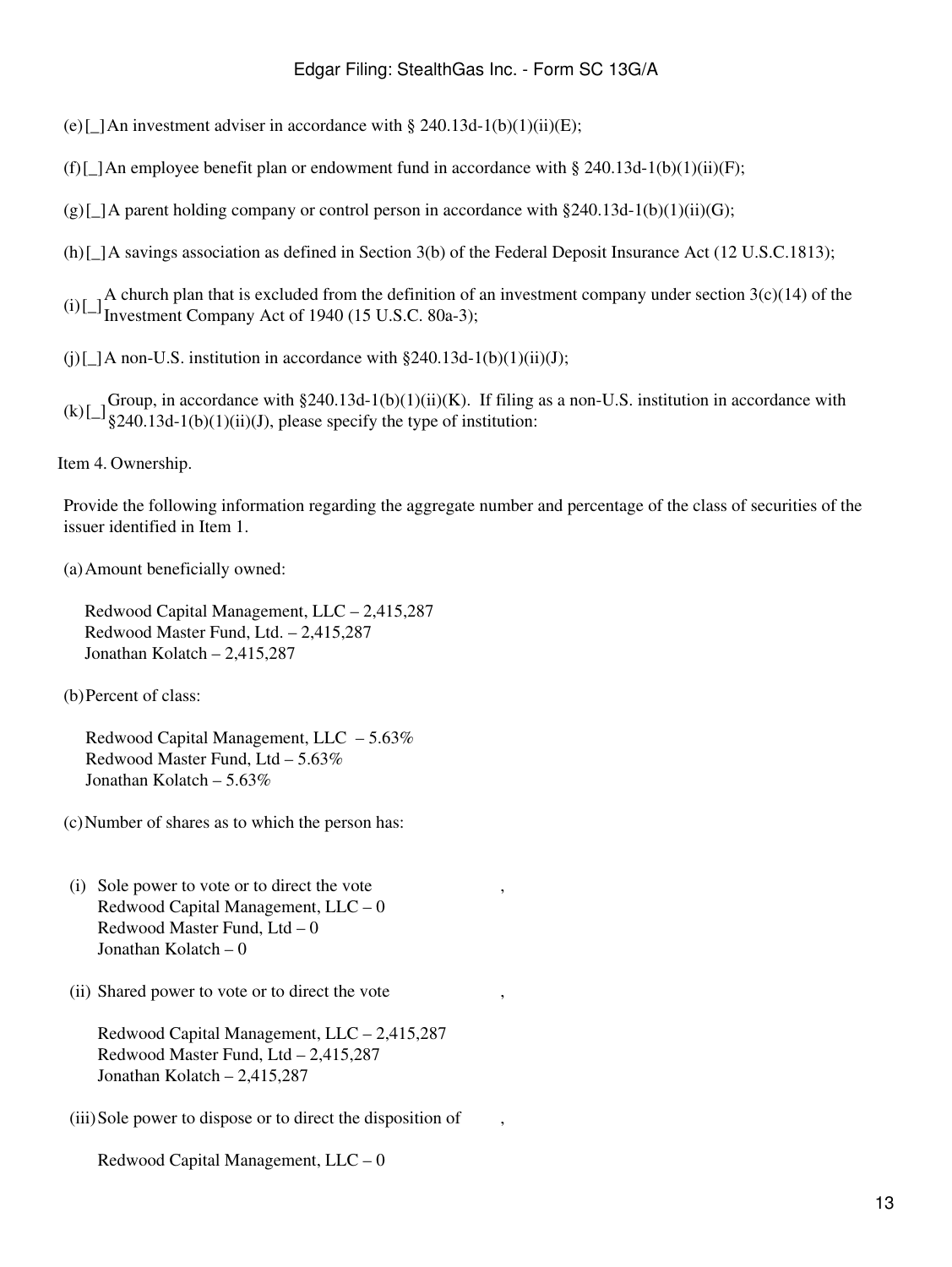Redwood Master Fund, Ltd – 0 Jonathan Kolatch – 0

(iv) Shared power to dispose or to direct the disposition of .

Redwood Capital Management, LLC – 2,415,287 Redwood Master Fund, Ltd – 2,415,287 Jonathan Kolatch – 2,415,287

Instruction: For computations regarding securities which represent a right to acquire an underlying security see §240.13d-3(d)(1).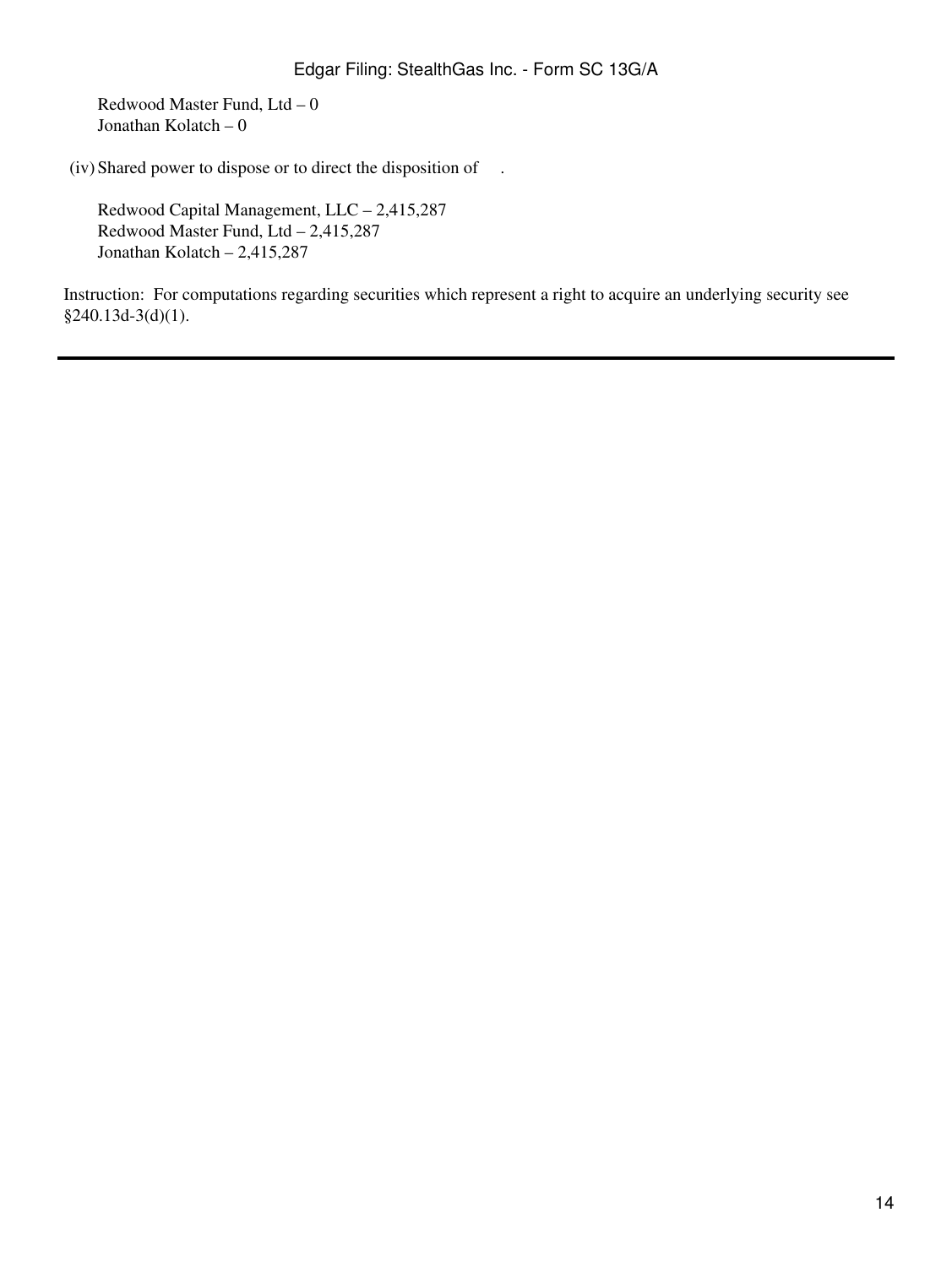Item 5. Ownership of Five Percent or Less of a Class.

If this statement is being filed to report the fact that as of the date hereof the reporting person has ceased to be the beneficial owner of more than five percent of the class of securities, check the following  $\lceil \cdot \rceil$ .

N/A

Item 6. Ownership of More Than Five Percent on Behalf of Another Person.

If any other person is known to have the right to receive or the power to direct the receipt of dividends from, or the proceeds from the sale of, such securities, a statement to that effect should be included in response to this item and, if such interest relates to more than 5 percent of the class, such person should be identified. A listing of the shareholders of an investment company registered under the Investment Company Act of 1940 or the beneficiaries of employee benefit plan, pension fund or endowment fund is not required.

All securities reported in this Schedule 13G are owned by advisory clients of Redwood Capital Management, LLC. With the exception of Redwood Master Fund Ltd., none of the advisory clients individually own more than 5% of the outstanding Common Stock of StealthGas Inc.

Item Identification and Classification of the Subsidiary Which Acquired the Security Being Reported on by the 7. Parent Holding Company or Control Person.

If a parent holding company or control person has filed this schedule, pursuant to Rule  $13d-1(b)(1)(ii)(G)$ , so indicate under Item  $3(g)$  and attach an exhibit stating the identity and the Item 3 classification of the relevant subsidiary. If a parent holding company or control person has filed this schedule pursuant to Rule 13d-1(c) or Rule 13d-1(d), attach an exhibit stating the identification of the relevant subsidiary.

N/A

Item 8. Identification and Classification of Members of the Group.

If a group has filed this schedule pursuant to  $\S240.13d-1(b)(1)(ii)(J)$ , so indicate under Item 3(j) and attach an exhibit stating the identity and Item 3 classification of each member of the group. If a group has filed this schedule pursuant to Rule 13d-1(c) or Rule 13d-1(d), attach an exhibit stating the identity of each member of the group. N/A

Item 9. Notice of Dissolution of Group.

Notice of dissolution of a group may be furnished as an exhibit stating the date of the dissolution and that all further filings with respect to transactions in the security reported on will be filed, if required, by members of the group, in their individual capacity. See Item 5.

N/A

Item 10. Certification.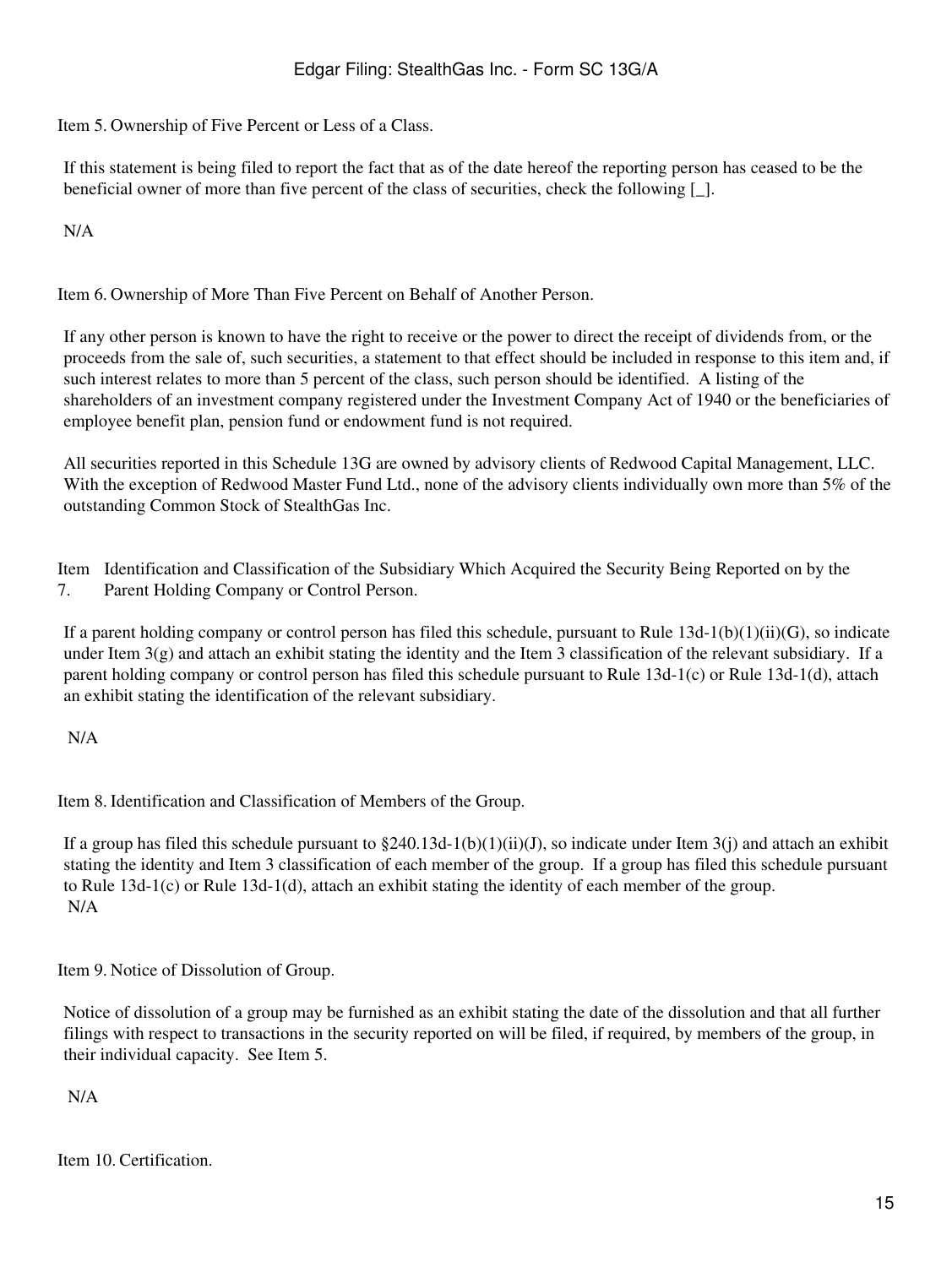By signing below I certify that, to the best of my knowledge and belief, the securities referred to above were acquired and are held in the ordinary course of business and were not acquired and are not held for the purpose of or with the effect of changing or influencing the control of the issuer of the securities and were not acquired and are not held in connection with or as a participant in any transaction having that purpose or effect.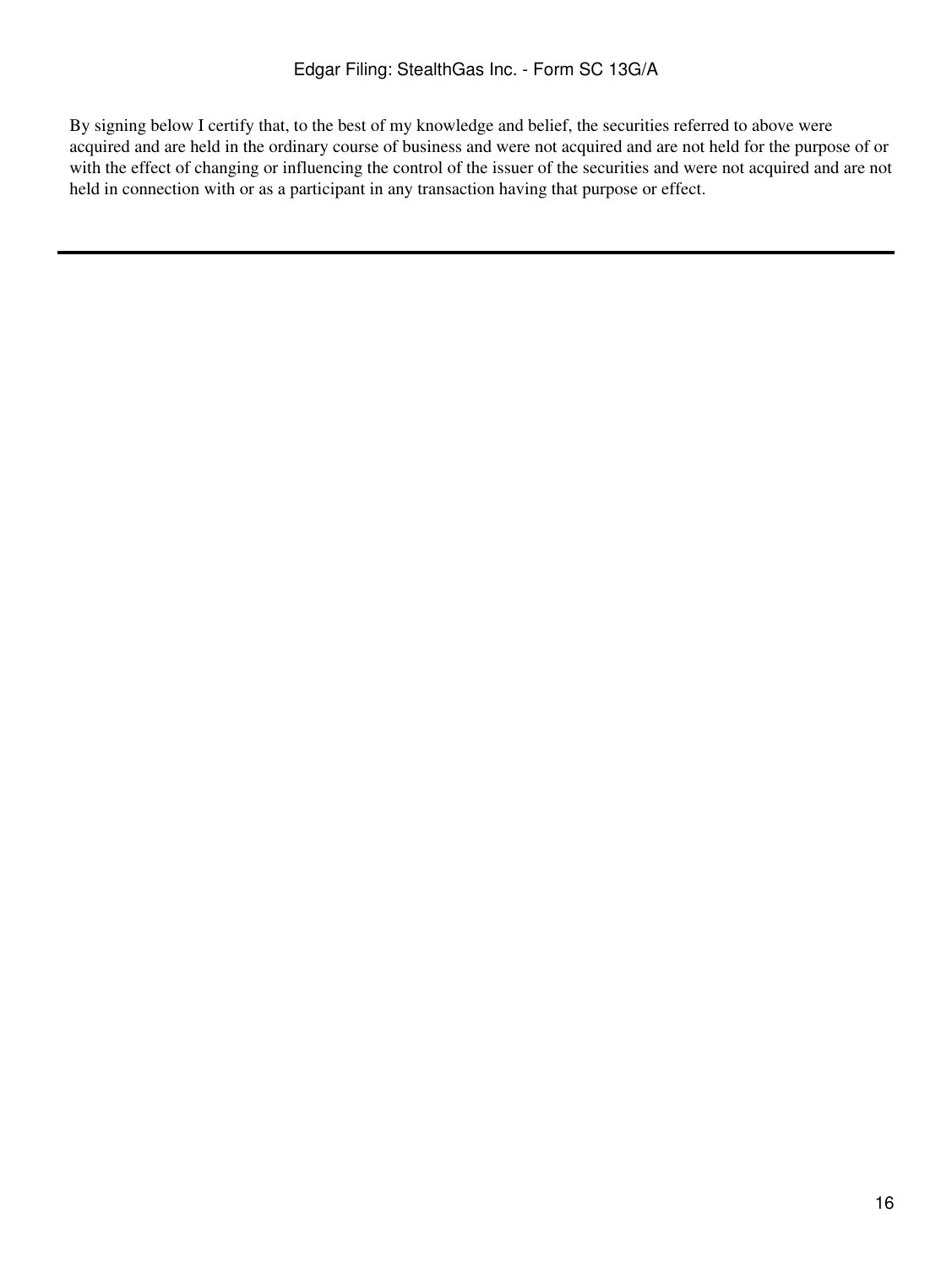### SIGNATURE

After reasonable inquiry and to the best of my knowledge and belief, I certify that the information set forth in this statement is true, complete and correct.

February 11, 2016 (Date)

REDWOOD CAPITAL MANAGEMENT, LLC \*

/s/ Jonathan Kolatch By: Jonathan Kolatch Title: Managing Member

### REDWOOD MASTER FUND, LTD.

/s/ Jonathan Kolatch By: Jonathan Kolatch Title: Director

JONATHAN KOLATCH \*

/s/ Jonathan Kolatch

\* The Reporting Persons disclaim beneficial ownership in the Shares reported herein except to the extent of their pecuniary interest therein.

The original statement shall be signed by each person on whose behalf the statement is filed or his authorized representative. If the statement is signed on behalf of a person by his authorized representative other than an executive officer or general partner of the filing person, evidence of the representative's authority to sign on behalf of such person shall be filed with the statement, provided, however, that a power of attorney for this purpose which is already on file with the Commission may be incorporated by reference. The name and any title of each person who signs the statement shall be typed or printed beneath his signature.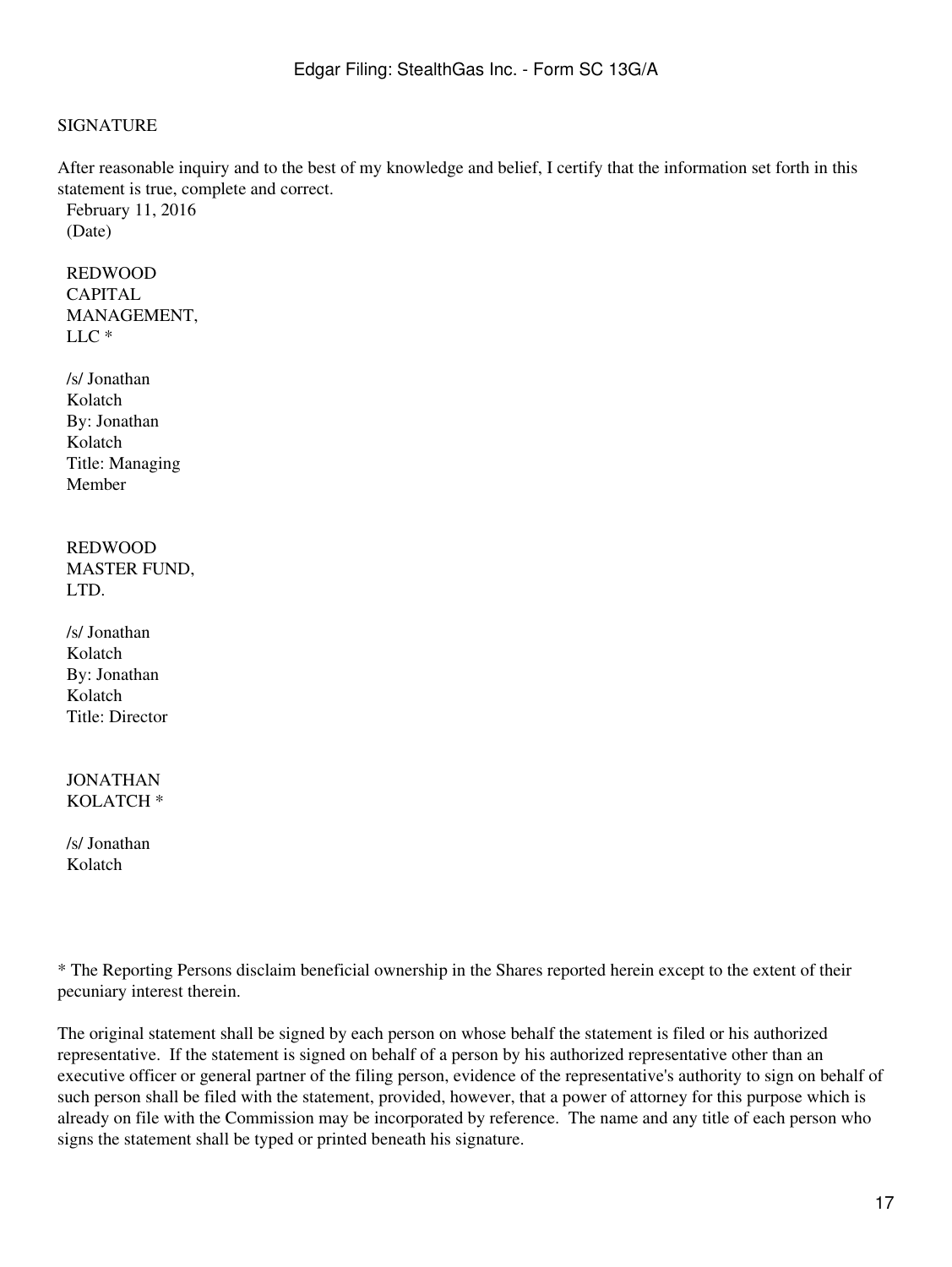Note. Schedules filed in paper format shall include a signed original and five copies of the schedule, including all exhibits. See s.240.13d-7 for other parties for whom copies are to be sent. Attention. Intentional misstatements or omissions of fact constitute Federal criminal violations (see 18 U.S.C. 1001).